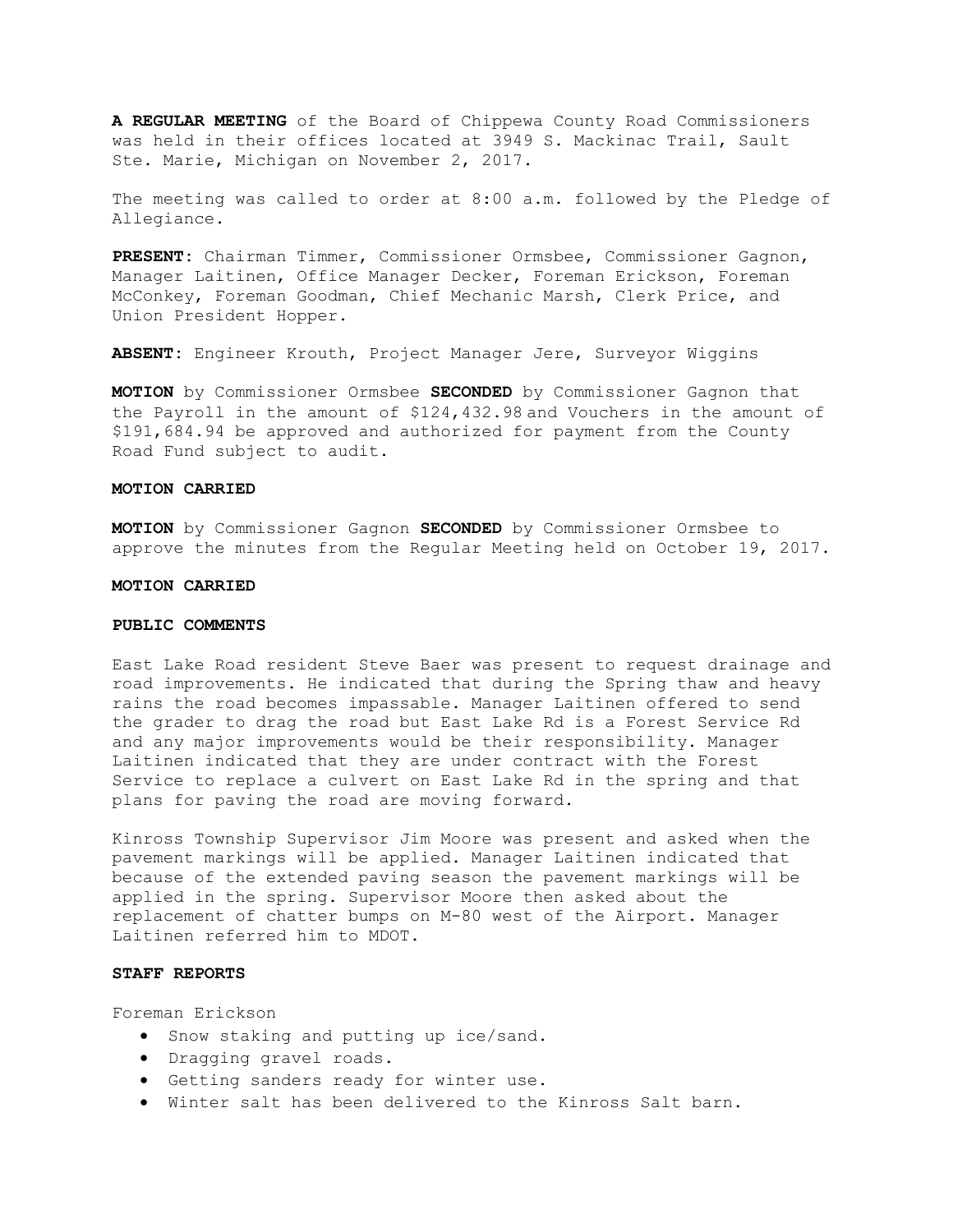Foreman McConkey

- Hanna Rd work is complete.
- Snow markers being set and putting up salt/sand.
- Dragging gravel roads, some are too wet.
- Shop busy, almost done with truck overhaul.

Foreman Goodman

- Thanked the crew for their quality work.
- Snow markers being set and putting up salt/sand.
- Gearing up for Winter.

Office Manager Decker

- Security system has been tied in with the phone system, the monitor and the automatic door lock. The replacement security window has been delivered and we will be doing the installing.
- Will be traveling to Schoolcraft County on the  $8^{th}$  to train their new staff on Act 51.
- Financials for October will be ready for the next meeting.

Chief Mechanic Marsh

- Ready for Winter.
- Helping with the Pickford truck overhaul.
- Sanders are on, shop is busy.

Union President Hopper

- Mentioned that he saw a set of discarded tires on the side of the road at 12 Mile and Bound. Discussion Ensued.
- State Nights are starting this weekend.

Managers Report

- Will be attending at meeting with the BIA and the Bay Mills Tribe to discuss drainage issues along the upcoming Lakeshore Dr project.
- Will be attending the Super Pave conference and training in Mt. Pleasant next week with Engineer Krouth and Project Manager Jere.
- Attended a meeting with Kevin and Dawn with MDOT in Newberry regarding the culvert crossing in Paradise. Discussion centered around the logistics of winter plowing.
- Attended an Access Management Meeting with the City and MDOT staff regarding driveway changes along the Business Spur.
- Manager Laitinen met with the City Engineer and City Manager to discuss a speed limit complaint by a Resident. Riverside Dr has varying speed limits and the Resident feels the traffic is going to fast. Discussion ensued.
- A Manager has been hired for the Wetland Banking Board. Jeffery Silagy is a former MDEQ employee and will be starting today.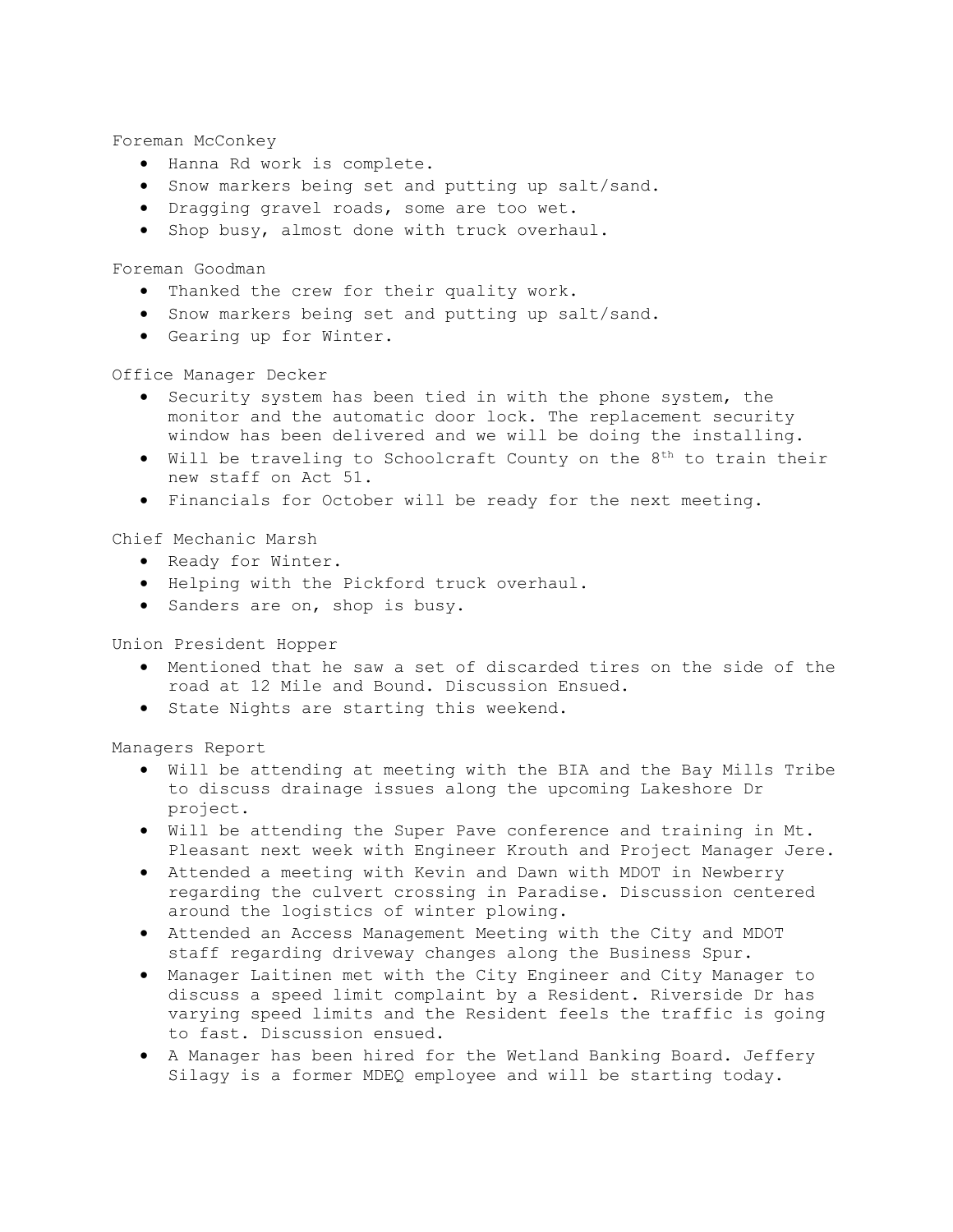- The rental loader has been delivered to the Salt Shed in Kinross and deliveries are almost complete. Office Manager Decker noted that the salt company paid for repairs to the Sault Carbide dock area to insure timely deliveries this year.
- Manager Laitinen was interviewed by CRA staff about the 12 Mile Box Culvert project and the Sugar Island Bridge project. The articles will appear in Crossroads Magazine.
- Manager Laitinen reported that he has applied for an opening on the Superior Region Bridge Council. This Council selects proposed bridge projects for funding

# **NEW BUSINESS**

Resolution 2017-05

Resolution 2017-05 is written in Support of Kincheloe Dr.

**MOTION** by Commissioner Ormsbee **SECONDED** by Commissioner Gagnon to approve Resolution #2017-05 and authorize Chairman Timmer and Supt/Mgr Laitinen to sign.

# **MOTION PASSED BY UNANIMOUS ROLL CALL VOTE**

Hayward School Road Plowing Request

Manager Laitinen received a request from Trout Lake resident Ken Sherman to plow Hayward School Road. Mr. Sherman gave a brief history of the road and how it developed over the years. He indicated that at one time the Road Commission would plow for them. Manager Laitinen recommends we do not take this on. Mr. Sherman's driveway is a private drive off of a Forest Service Rd. and therefore it would be unlawful to provide service.

# **OLD BUSINESS**

### **COUNTY COMMISSIONERS'COMMENTS** None

### **PUBLIC COMMENTS:**

Kinross Township Supervisor Jim Moore asked about funding for Park & Ride lots.

Chairman Timmer mentioned that the East West Rd/M-123 Road sign is missing.

Manager Laitinen mentioned that State nights start Saturday.

# **ROAD COMMISSIONERS COMMENTS**

Chairman Timmer reminded the staff to stay safe.